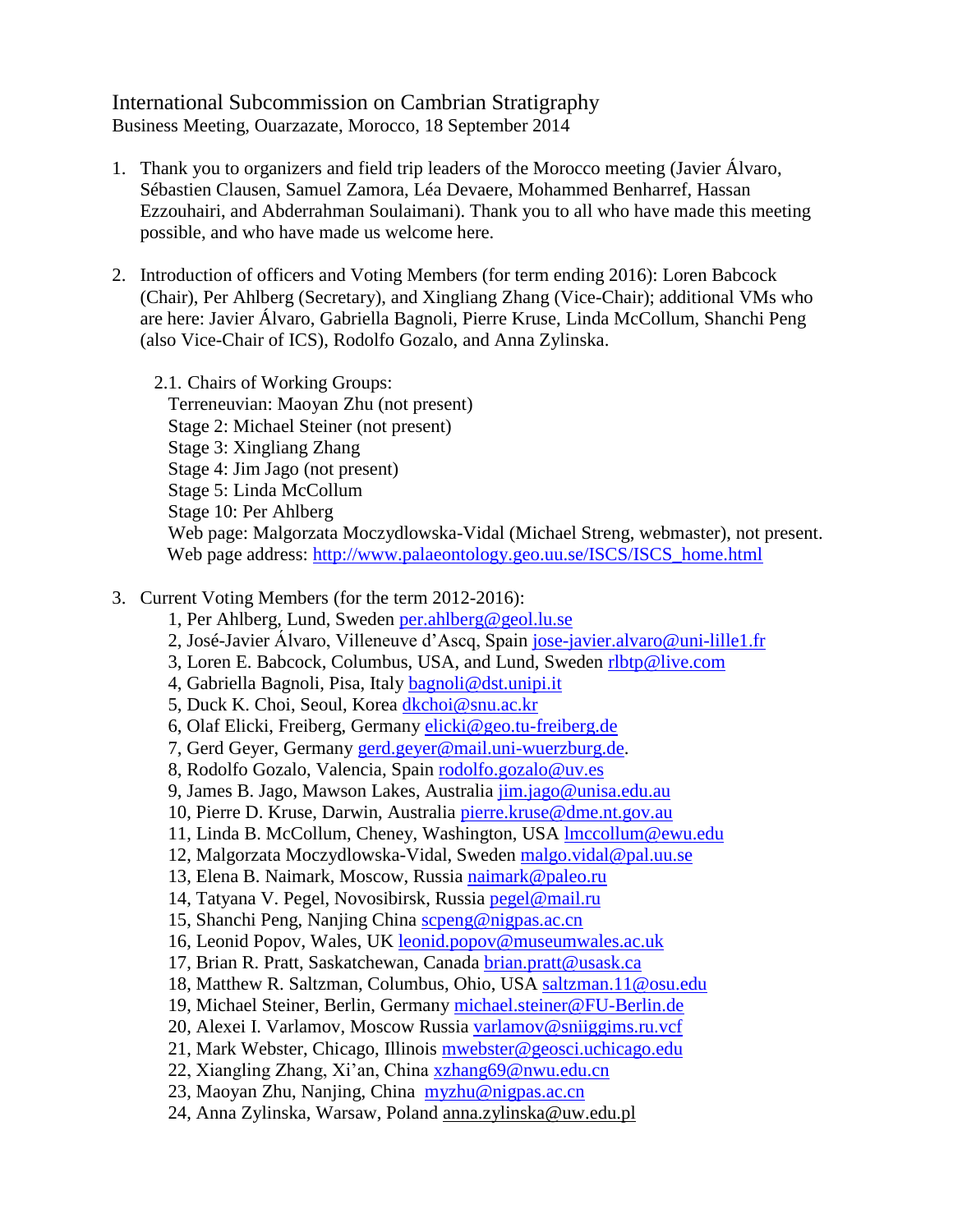- 4. Request for updated contact information (especially email addresses) from all VMs, Honorary Members, Corresponding Members; also alternate rapid contact (fax, etc.).
- 5. In 2013-2014, the new ISCS webpage was introduced and modified. Recent information is posted there.
- 6. ISCS sponsored/co-sponsored meetings this year:
	- 6.1. International Field Workshop on the Marwar Supergroup, NW India, January 2014
	- 6.2. IGCP 591 (with Ordovician and Silurian Subcommissions), Yunnan, China, August 2014
	- 6.3. Morocco meeting (this meeting; with Ediacaran Subcommission), September 2014
	- 6.4. Other related meetings: International Palaeontological Conference, Mendoza, Argentina, September 2014 Gondwana 15, Madrid, Spain
- 7. Announcement of upcoming meetings.
	- 7.1. ISCS 2015, Newfoundland.
	- 7.2. IGCP 591, Quebec, Canada, 2015.
	- 7.3. Strati 2, Graz, Austria, 2015.
	- 7.4. 2016 June/July, Association of Australasian Palaeontologists, Australia.
- 8. Discussion of progress toward publication of stage and series names
	- 8.1. Ratified boundaries defined by GSSPs:
		- 8.1.1. Furongian Series/Paibian Stage 2004, Lethaia
		- 8.1.2. Drumian Stage 2007, Episodes
		- 8.1.3. Terreneuvian Series/Fortunian Stage 2008, Episodes
		- 8.1.4. Guzhangian 2009, Episodes
		- 8.1.5. Jiangshanian 2011; GSSP, Episodes (2012); ASSP, Episodes 2013
- 9. Discussion of work toward defining remaining GSSPs.
	- 9.1. Stage 5 (*Oryctocephalus indicus* level): Three possibilities: FAD of *Oryctocephalus indicus,* FAD of *Ovatoryctocara granulata*, FAD *Paradoxide*s s.l.. Possible GSSP sections: South China, Siberia, Nevada, Spain.
		- 9.1.1. Discussion of Stage 5 base– informal workshop later.
	- 9.2. Stage 10 (*Lotagnostus americanus* level). Alternate possibility for level: *Eoconodontus notchpeakensis* level. Possibilities for a GSSP section: Siberia, South China, Kazakhstan, Utah, etc.
	- 9.3. Stage 2: Possible levels *Watsonella crosbyi* or *Aldanella attleborensis*. Possibilities for a GSSP section: Siberia, South China, etc.
	- 9.4. Stage 3 (approximately FAD trilobites): The earliest trilobite known seems to be *Profallotaspis jakutensis* (Siberia). Other early ones include *Hupetina antiqua* in Morocco and *Fritzaspis* in Laurentia. Possible GSSP levels - *Pelagiella subangulata* or *Microdictyon effusum*. Taxonomic revision of *Microdictyon* is needed (at least 8 species have been named.) Possibilities for a GSSP section: Siberia, South China, etc.
	- 9.5. Stage 4 (approximately FAD *Olenellus/Redlichia*): ISCS favors placing stage base at FAD of a single trilobite species. Possibilities: a species of *Olenellus* (s.l.), *Redlichia* (s.l.), *Arthricocephalus chauveaui*, *Judomia,* or *Bergeroniellus*. Such a position would